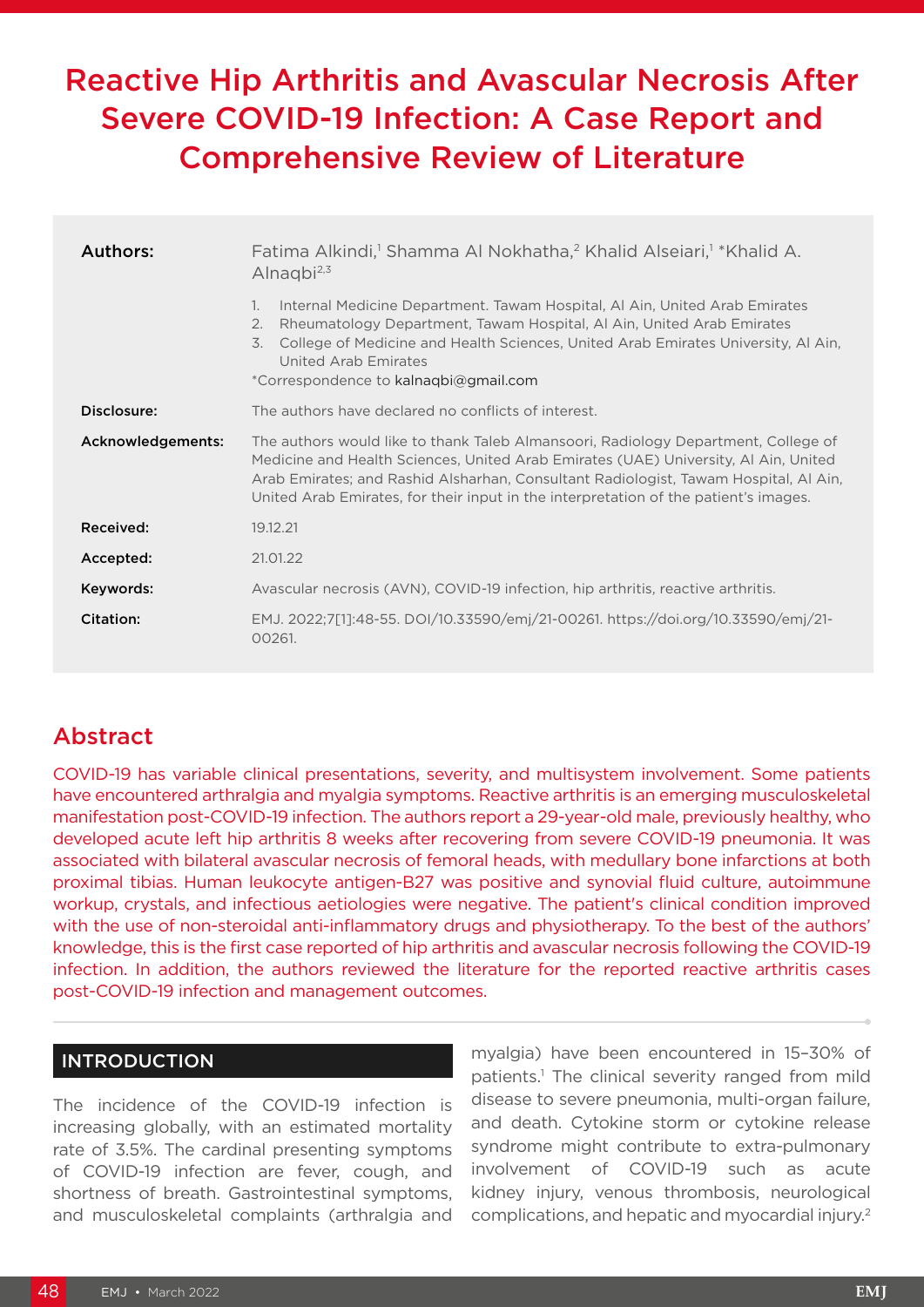Reactive arthritis is an emerging musculoskeletal (MSK) manifestation post-COVID-19 infection. The authors report a case of acute arthritis in the left hip and bilateral avascular necrosis (AVN) of femoral heads, with medullary bone infarctions at both proximal tibias developed 8 weeks after severe COVID-19 pneumonia.

## CASE DESCRIPTION

A 29-year-old athletic male from Jordan, who was previously healthy, tested positive for COVID-19 on 20<sup>th</sup> May 2020, with initial presenting symptoms of fever, myalgia, breathing difficulty, and a cough. They were a non-smoker and did not drink alcohol. There was no previous allergy and no family history of rheumatologic diseases.

The patient's clinical condition deteriorated with development of acute respiratory failure due to respiratory distress syndrome and severe COVID-19 pneumonia. They required mechanical ventilation and prolonged critical care in another hospital. They were treated with combination of experimental anti-COVID-19 therapies, including favipiravir (1,600 mg orally twice daily [BID] on Day 1, and 600mg orally BID for 10 days), hydroxychloroquine (400 mg orally BID on Day 1, then 200 mg orally BID for 4 days), tocilizumab (400 mg intravenously [IV] once), and methylprednisolone (40 mg given IV daily for 5 days). They had nosocomial infection (urosepsis) and were treated successfully with broad-spectrum antibiotics (ertapenem). The patient required physiotherapy for critical illness neuropathy and chest physiotherapy, with gradual improvement. They were discharged on 3rd August 2020 in a stable clinical condition with mild left hip pain.

On 3rd November 2020, the patient presented to the authors' hospital with a 2-day history of fever, shortness of breath, worsening productive cough, and severe left hip pain, with limited mobility. The patient noticed mild non-traumatic left hip pain after their first hospital discharge, which got worse over time. A review of systems was negative for back pain, other joint involvement, skin rash, oral or genital ulcers, diarrhoea, and eye

redness. They had no recent contact with sick individuals or recent travel. In the emergency department, they were febrile (38.1 °C), had sinus tachycardia (116 beats/min), and were in mild respiratory distress (respiratory rate of 25 breaths/min). Their blood pressure was 115/75 mmHg and BMI was 22.02 kg/m<sup>2</sup>. There was evidence of bilateral crackles involving the upper and middle zones of the lungs. Their cardiovascular exam was normal. A MSK examination revealed tenderness in left hip area, with limited range of movements. Other physical examinations were unremarkable.

Their laboratory investigations revealed normal liver, kidney, and thyroid function tests, and for uric acid. Inflammatory markers were elevated, including C-reactive protein (66.000 mg/L), erythrocyte sedimentation rate (102.000 mm/hour), and D-dimer (2.680 mg/L) levels (Table 1). Deep venous thrombosis and pulmonary embolism were ruled out by an ultrasound Doppler of lower legs and a CT pulmonary angiography, respectively. They had evidence of post-COVID-19 pulmonary changes, including peribronchial consolidation in the upper lobes and traction bronchiectasis (Figure 1A and B). They were admitted as case of acute pneumonia and was started on oral amoxicillin-clavulanic acid (1 g every 8 hours for 5 days) and albuterol/ipratropium via nebuliser.

Baseline imaging tests for the left hip were not taken previously. The left hip X-rays were normal. MRI with gadolinium of the hip showed left hip joint effusion, with peripheral synovial enhancement, AVN of subtrochanteric femoral heads, and medullary bone infarctions located in distal right femur and both proximal tibias (Figure 1C and D).

Autoimmune workup was negative as well as infectious tests (including HIV, hepatitis B and C virus, Brucella, mycoplasma, and tuberculosis [Table 1]). Blood and sputum cultures were negative. On Day 6 of admission (after 1 day of completing the antibiotic course), the patient's left hip pain did not improve, and they underwent ultrasound guided aspiration of the left hip effusion. Fluid analysis revealed turbid, yellow fluid, red blood cell count of 18,000 cells/mm3,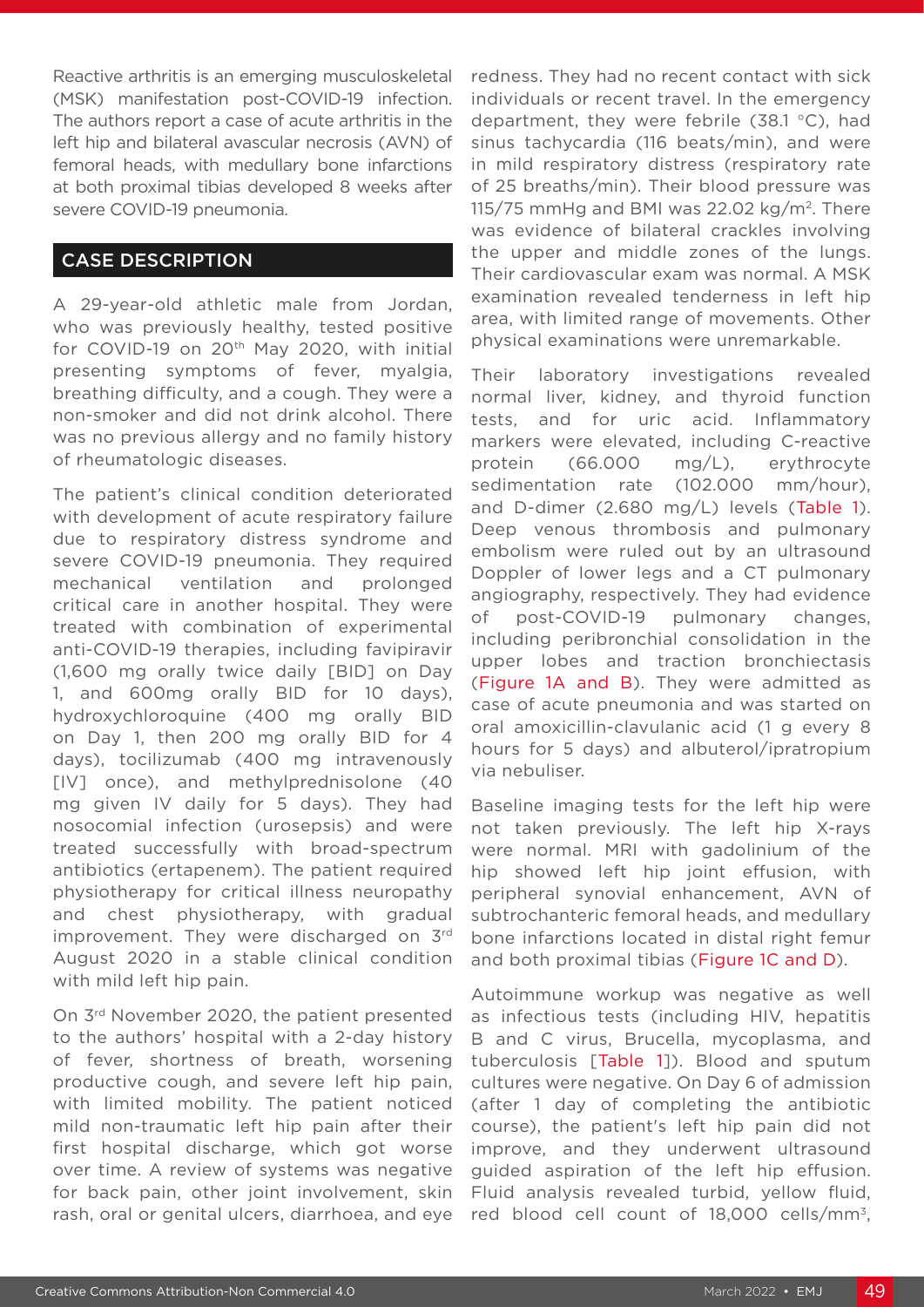#### Table 1: Laboratory results of the authors' patient.

| Laboratory testing                | Results                  | Normal range         |
|-----------------------------------|--------------------------|----------------------|
| Sodium (mmol/L)                   | 136                      | 136-145              |
| Potassium (mmol/L)                | 4.2                      | $3.2 - 5.5$          |
| Bicarbonate (mmol/L)              | 24                       | $22 - 29$            |
| Creatinine (µmol/L)               | 81                       | 62-106               |
| Urea (mmol/L)                     | 3.3                      | $2.8 - 8.1$          |
| Ferritin (µg/L)                   | 232                      | 30-400               |
| WBC $(x10^9/L)$                   | 12.3                     | $4.5 - 11.0$         |
| Lymphocytes (x10 <sup>9</sup> /L) | 3.46                     | $1.50 - 4.00$        |
| Haemoglobin (g/L)                 | 139                      | 132-173              |
| Platelets (x10 <sup>9</sup> /L)   | 372                      | 140-400              |
| Procalcitonin (ng/mL)             | 0.03                     | $\leq$ 0.50          |
| CRP (mg/L)                        | 66                       | $\leq 5$             |
| D-dimer (mg/L)                    | 2.680                    | $0.129 - 0.523$      |
| AST (IU/L)                        | 17                       | $\leq 40$            |
| ALT (IU/L)                        | 14                       | $\leq 41$            |
| Vitamin D level (nmol/L)          | 35                       | $50 - 150$           |
| Serum uric acid (µmol/L)          | 371                      | N/A                  |
| Brucella titre                    | <1:80                    | B. abortus: <1:80    |
|                                   |                          | B. melitensis: <1:80 |
| ESR (mm/hour)                     | 102                      | $O - 2O$             |
| Antinuclear antibody              | Negative                 | N/A                  |
| Rheumatoid factor (IU/mL)         | 15                       | $\leq$ 14            |
| Anti-CCP antibodies (units/mL)    | O.O                      | < 0.5                |
| Anti-cardiolipin IgG (CU)         | 2.6                      | $\leq$ 20.0          |
| $\beta_2$ glycoprotein IgG (CU)   | &5.4                     | $\leq$ 20.0          |
| HLA-B27                           | Positive                 | N/A                  |
| Anti-hepatitis B surface antibody | Negative                 | N/A                  |
| Anti-hepatitis C virus antibody   | Negative                 | N/A                  |
| Sickle cell screen                | Negative                 | N/A                  |
| Culture results                   | Blood: negative          | N/A                  |
|                                   | Sputum: negative         |                      |
|                                   | Synovial fluid: negative |                      |

ALT: alanine aminotransferase; AST: aspartate aminotransferase; *B. abortus*: *Brucella abortus*; *B. melitensis*: *B*r*ucella melitensis*; CRP: C-reactive protein; CU: chemiluminescent units; CCP: cyclic citrullinated peptide; ESR: erythrocyte sedimentation rate; HLA: human leukocyte antigen; N/A: not applicable; WBC: white blood cell.

white blood cell count of 45,684 cells/mm<sup>3</sup>, 91% neutrophils, no crystals, and the culture was negative. Orthopaedic and rheumatology teams were consulted, and the patient was treated with anti-inflammatory medications (40 mg of parecoxib given IV for 4 days, then naproxen 500 mg BID) for reactive left hip arthritis and AVN.

X-rays of the lumbosacral spine and sacroiliac joints were normal. On Day 8 of admission, they underwent left femoral head core decompression by the orthopaedic team. In addition to regular physiotherapy, their clinical condition improved dramatically within 2 weeks of hospitalisation period. They were discharged home on naproxen 500 mg BID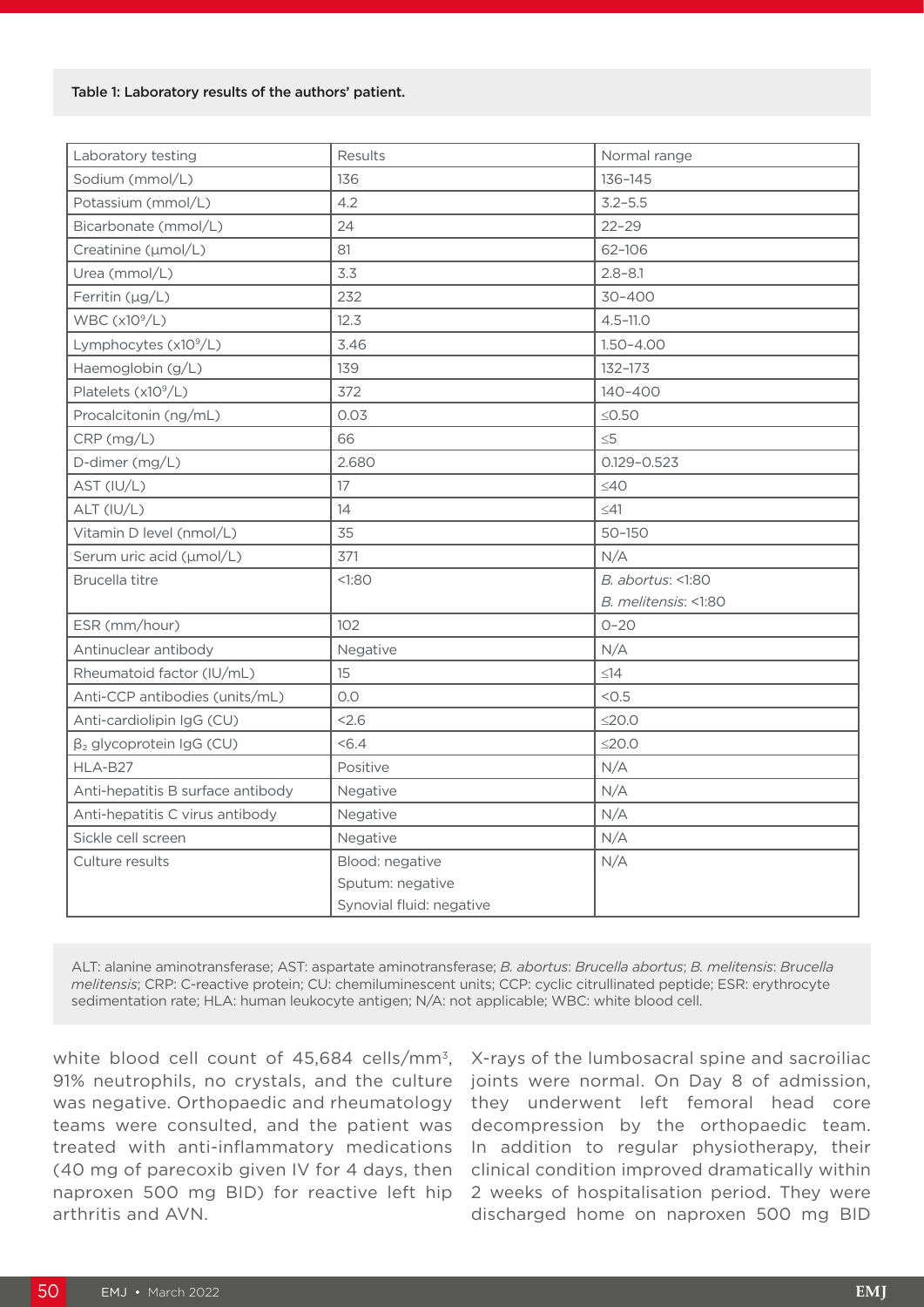

#### Figure 1: CT and MRI scans of the patient.

A) and B) Chest CT after 2 months following severe COVID-19 pneumonia showing parenchymal distortion, fibrotic changes (yellow arrows), and multiple subpleural cysts (blue arrows). C) and D) MRI of the bilateral femurs (coronal T1 fat-saturated post-contrast images), geographic abnormal signals involving bilateral superolateral femoral heads (blue arrows); left hip joint effusion (red arrow), with peripheral synovial enhancement; and medullary serpiginous abnormal signals in the distal right femur and bilateral proximal tibias in keeping with multi-focal medullary bone infarctions (yellow arrows).

and an albuterol inhaler. The human leukocyte antigen (HLA)-B27 came back positive after discharge on Day 14. After a 2-week follow up at telemedicine clinic, the patient reported no pain at left hip joint and good mobility with use of naproxen. At the rheumatology clinic follow-up after 6 weeks, the patient was in a stable clinical condition and non-steroidal anti-inflammatory drug (NSAID) therapy was stopped.

# **DISCUSSION**

Reactive arthritis is a form of spondyloarthropathy, with reported incidence of 0.6–27.0 per 100,000 in population-based studies. $3$  It affects mostly young males (aged 20–50 years) and occurs 1–6 weeks following symptoms of a gastrointestinal or genitourinary (GU) infection. About 50% of cases are associated with HLA-B27.4 The underlying pathophysiologic process is not well

established and linked to an immune-mediated activated cytotoxic-T cells following an infection, inflammatory cytokines production, synovial injury, and molecular mimicry.5,6

Reactive arthritis manifests as asymmetrical oligoarthritis, mainly involving peripheral or axial joints of lower extremities. Extra-articular manifestations associated with reactive arthritis include MSK (enthesitis, tendinitis, dactylitis), eye (conjunctivitis, episcleritis, anterior uveitis), GU (urethritis, cervicitis, cystitis, prostatitis, circinate balanitis), mucosal and skin involvement (mucosal ulcers, keratoderma blennorrhagica, erythema nodosum), nail changes, and, rarely, cardiac involvement (conduction, aortic valve abnormalities).<sup>6,7</sup> The systematic approach and screening for multisystem involvement is essential for the diagnosis of reactive arthritis.

The most commonly reported infections associated with reactive arthritis are HIV,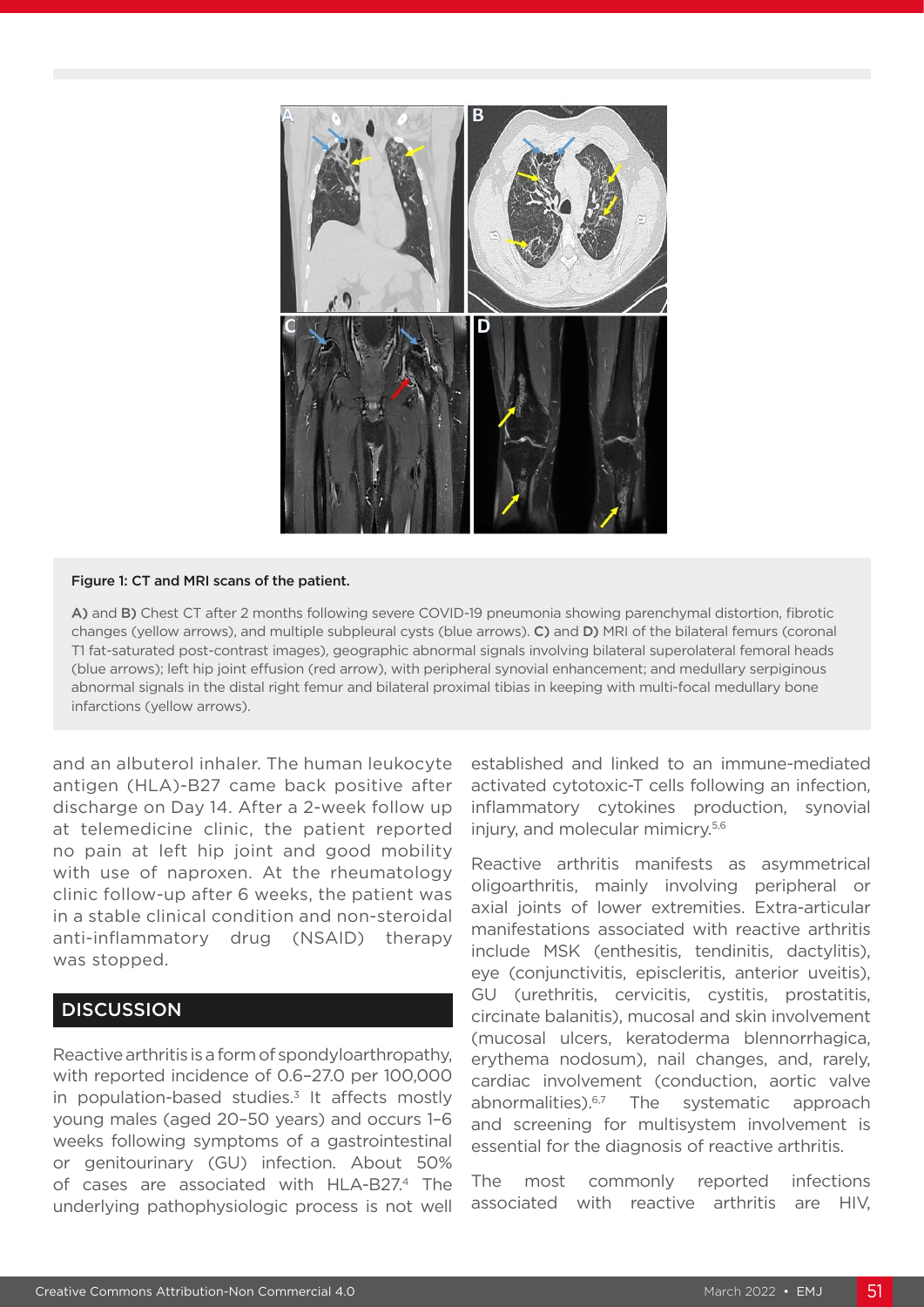bacterial GU infections (*Chlamydia trachomatis, Neisseria gonorrhoeae, Mycoplasma hominis,* and *Ureaplasma urealyticum*), and gastrointestinal infections (*Salmonella, Shigella, Campylobacter jejuni, Yersinia enterocolitica,* and *Clostridium difficile*). *Chlamydia pneumoniae* can be associated with acute respiratory infection and reactive arthritis.<sup>6,8</sup> Screening for relevant infectious aetiologies in reactive arthritis is required. Inflammatory mediators might be elevated with negative culture results. Testing for HLA-B27 and other autoimmune work-up is needed. In the acute phase, plain radiographs might be normal or reveal non-specific joint findings. MRI or ultrasonography are more sensitive in detecting peripheral synovitis, enthesitis, and sacroiliitis.<sup>4,6,9</sup>

On the other hand, COVID-19 associated reactive arthritis is rarely reported. The authors had a review of 11 cases of post-COVID-19 reactive arthritis.<sup>10</sup> The authors conducted a literature review with a search from January 2020 to August 2021 and using PubMed, Google Scholar, and Mendeley.

Search keywords were appropriate to the topic and not limited to: "reactive arthritis," "joint pain," "COVID-19," "SARS-CoV-2 infection," "effusion," and "musculoskeletal." A total of 25 cases fulfilled the inclusion criteria. The mean age of patients was 42.36 years and 56% of patients were males (Table 2).4,9,11-31 The median duration of reactive arthritis diagnosis from COVID-19 infection ranged from 4 days to 8 weeks. Around half of the patients had mild COVID-19 infection (n=14 [56%]), while 16% of patients had either moderate or severe disease. Interestingly, there was similar range of joints involvement reported in COVID-19 reactive arthritis, including monoarticular involvement (36%), oligoarticular (2–4 joints; 32%), and polyarticular involvement (>4 joints; 32%). Seven patients had synovial fluid analysis reported as inflammatory with negative culture, crystals, and severe acute respiratory syndrome coronavirus 2 (SARS-CoV-2) PCR result. The authors' patient had delayed left hip arthritis, occurring 8 weeks after COVID-19 infection.

| Clinical data of patients (n=25)             | Results (n=25)                                                 |
|----------------------------------------------|----------------------------------------------------------------|
| Age (mean)                                   | 42.36 years old                                                |
| Sex                                          | Female: n=11 (44%)                                             |
|                                              | Male: n=14(56%)                                                |
| Severity of COVID-19 infection               | Mild: n=14 (56%)                                               |
|                                              | Moderate: n=4 (16%)                                            |
|                                              | Severe: n=4 (16%)                                              |
|                                              | $N/A$ : n=3 (12%)                                              |
| Prior history of rheumatologic disease       | $n=0$                                                          |
| Time to onset of reactive arthritis (median) | 4 days-8 weeks                                                 |
| Number of joints involved at time of         | Monoarticular: n=9 (36%)                                       |
| diagnosis                                    | Oligoarticular (2-4 joints): n=8 (32%)                         |
|                                              | Polyarticular (>4 joints): n=8 (32%)                           |
| Location of involved joints (upper versus    | Upper joints: n=5 (20%)                                        |
| lower limbs)                                 | Lower joints: $n=11$ (44%)                                     |
|                                              | Both: n=9 (36%)                                                |
| Enthesitis                                   | Achilles: n=1 (4%)                                             |
| Extra-articular involvement (eyes, skin, GI, | Skin rash, including erythematous itchy rash, urticarial rash, |
| GU, and others)                              | skin psoriasis, and palpable purpura: n=4 (16%)                |
|                                              | GU (balanitis): n=1 (4%)                                       |
|                                              | GI (diarrhoea): n=1 (4%)                                       |
|                                              | Dactylitis (foot): n=1 (4%)                                    |

#### Table 2: Characteristics of the 25 reported cases (including the authors' patient) of reactive arthritis post-COVID-19 infection.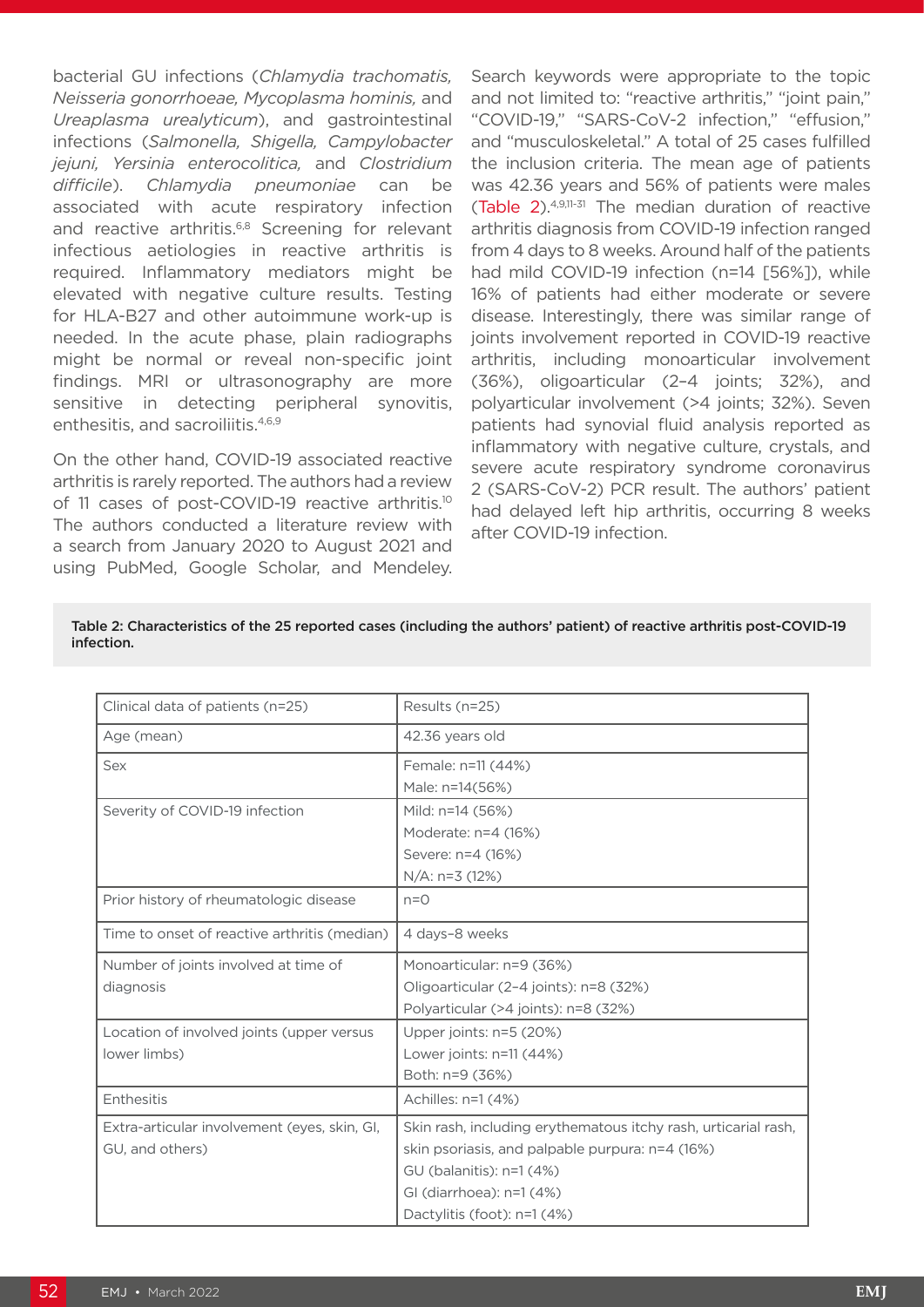| Inflammatory back pain          | $n=3(12%)$                                                                                       |
|---------------------------------|--------------------------------------------------------------------------------------------------|
| AVN of bone                     | $n=1(4%)$                                                                                        |
| HLA-B27                         | Of the 14 patients tested: n=5 (20%)                                                             |
| Autoimmune workup               | Negative                                                                                         |
| Treatment of reactive arthritis | DMARDs: n=2 (8%)<br>NSAIDs: n=10 (40%)<br>Steroids: n=3 (12%)<br>NSAIDs and steroids: n=10 (40%) |
|                                 | Not provided: n=2                                                                                |
| Outcomes of MSK symptoms        | Improvement: n=25 (100%)                                                                         |
|                                 | Recurrence: n=2                                                                                  |
| Follow-up period (median weeks) | $1.5 - 12.0$                                                                                     |

AVN: avascular necrosis; DMARD: disease-modifying anti-rheumatic drug; GI: gastrointestinal; GU: genitourinary; HLA: human leukocyte antigen; MSK: musculoskeletal; N/A: not applicable; NSAID: non-steroidal anti-inflammatory drug.

Extra-articular manifestations were identified in 40% of patients, including skin rash (erythematous itchy rash, urticarial rash, skin psoriasis, palpable purpura), diarrhoea, dactylitis, wrist tendinitis, Achilles enthesitis/tendonitis, and balanitis. Of all the patients, 12% had inflammatory back pain. Autoimmune workups were unremarkable in most of cases. HLA-B27 testing was completed in 14 patients and only five patients (20%) had positive results. Plain radiographs and MRI were used to identify extent reactive arthritis, with findings ranging from tenosynovitis, joint effusion, and sacroiliitis being noted in some patients who had tested positive for HLA-B27.

In this cohort, 40% of patients were managed with either NSAIDs alone, or a combination of NSAIDs and steroid (oral, intra-articular). Other patients were managed with corticosteroids (n=3 [12%]), while two patients (8%) with recurrent disease required disease-modifying anti-rheumatic drugs (certolizumab, sulfasalazine) and spontaneous resolution without medical therapy have been reported (n=2).

Favourable outcomes of COVID-19 reactive arthritis were noted in all patients. The median follow-up period ranged from 1 week to 3 months. A follow-up with the rheumatology team

is helpful in such patients to indicate laboratory, radiological, and clinical improvement. In general, reactive arthritis is a self-limiting disease and patients who are positive for HLA-B27 have a high-risk of chronic recurrent disease and sacroiliac joint involvement.

Viral arthritis is another entity reported to affect around 1% of patients with acute inflammatory arthritis.<sup>32</sup> Fever, arthralgia, arthritis (monoarticular or polyarticular) and rash can develop during an acute viral infection. Various viral pathogens reported with different pattern of joints involvement such as parvovirus, Epstein– Barr virus, HIV, *Chikungunya virus*, *Zika virus*, and hepatitis B and C viruses.17 Acute arthritis diagnosed in patients with COVID-19 is uncommon. López-González et al.,<sup>33</sup> reported 81 (26.4%) out of 306 patients with COVID-19 complained of arthralgia and myalgia at presentation. Four adult males (1.3%) developed acute arthritis (mean age: 60.25 years) and onset of arthritis ranged from 3–21 days. All the patients had prior history of recurrent crystals induced arthritis and they had a flare up of arthritis gout (n=3) and calcium pyrophosphate disease (n=1) during acute COVID-19 infection. The results of reverse transcriptase-PCR for SARS-CoV-2 RNA in synovial fluid were negative.<sup>33</sup>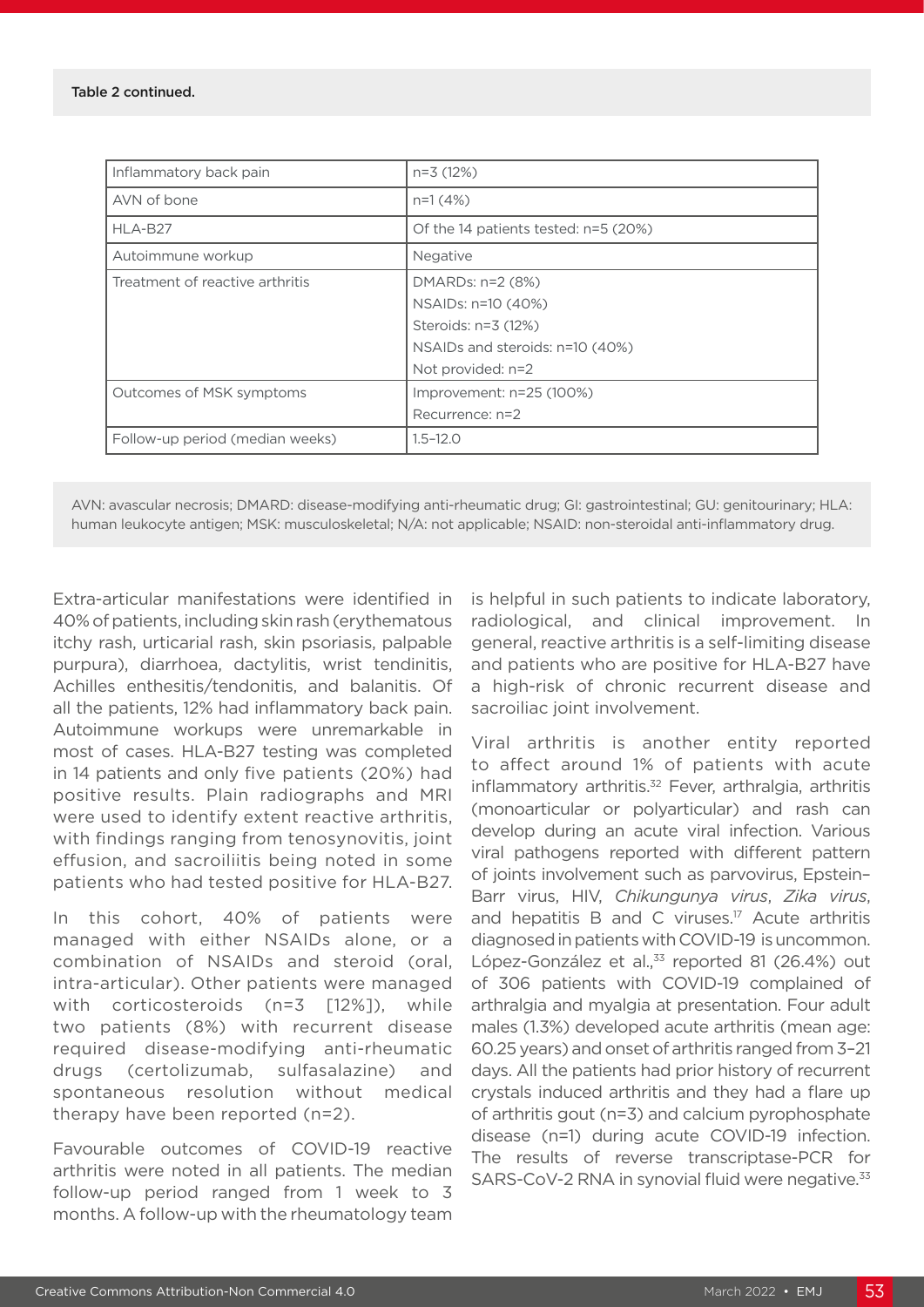AVN of bilateral femoral and multi-focal medullary bone infarctions involving right femur and both proximal tibias were noted in the authors' patient. Such distinctive abnormalities were not reported in association with the COVID-19 infection prior to the authors' case. There is compromised subchondral microcirculation leading to infarction of the bone due to various aetiologies. Systemic lupus erythematosus, alcohol, and sickle cell anaemia are among the differential diagnosis of AVN that were ruled out in the authors' patient.

Corticosteroid use has been associated with 10–30% of AVN cases in retrospective studies.34 The use of corticosteroids in severe COVID-19 infection is supported by clinical trials.35 A prolonged use of corticosteroids in COVID-19 infection might predispose to AVN. Furthermore, the cumulative dose of 2,000 mg of prednisolone or its equivalent has been associated with AVN development.<sup>36</sup> However, the authors' patient received only a 5-day course of IV corticosteroids (cumulative dose: 200 mg) and had no other risk factors for AVN. Larger follow-up studies need to be conducted to understand the risks of AVN following corticosteroid use in patients with COVID-19 patients. In addition, a

severe COVID-19 infection might increase the risk for AVN due to hypercoagulation caused by cytokine activation syndrome.<sup>37</sup>

It is possible that AVN and reactive arthritis in the authors' patient were directly linked to the COVID-19 infection and exacerbated by an unidentified superimposed infection. The authors could not identify the organism causing pneumonia in the second hospital admission on sputum, blood, and respiratory viral panel PCR. The HLA-B27 positivity may been genetically predisposed the authors' patient to develop reactive arthritis post-COVID-19 infection.

### **CONCLUSION**

Reactive hip arthritis and AVN are rare MSK manifestations after a severe COVID-19 infection. HLA-B27 positive testing might indicate a severe and delayed form of arthritis with risk of recurrence. NSAIDs, either alone or combination with steroids, had favourable outcomes.

Larger studies are required to delineate the potential risk factors, clinical involvement, and long-term management outcomes for reactive arthritis and AVN associated with the COVID-19 infection.

#### References

- 1. Guan W et al. Clinical characteristics of coronavirus disease 2019 in China. N Engl J Med. 2020;382(18):1708-20.
- 2. Diamanti A et al. Cytokine release syndrome in COVID-19 patients, a new scenario for an old concern: the fragile balance between infections and autoimmunity. Int J Mol Sci. 2020;21(9):3330.
- 3. Muilu P et al. Increasing incidence and shifting profile of idiopathic inflammatory rheumatic diseases in adults during this millennium. Clin Rheumatol. 2019;38(2):555-62.
- 4. Ono K et al. Reactive arthritis after COVID-19 infection. RMD Open. 2020;6(2):e001350.
- 5. Wu IB, Schwartz RA. Reiter's syndrome: the classic triad and more. J Am Acad Dermatol. 2008;59(1):113-21.
- 6. Cheeti A et al. Reactive arthritis. 2022. Available at: https://www.ncbi. nlm.nih.gov/books/NBK499831/. Last accessed: 21 January 2022.
- 7. Pennisi M et al. An overview of reactive

arthritis. JAAPA. 2019;32(7):25-8.

- 8. Schmitt SK. Reactive arthritis. Infect Dis Clin North Am. 2017;31:265-277.
- 9. Ghauri MI et al. Post covid-19 reactive arthritis: an emerging existence in the spectrum of musculoskeletal complications of SARSCoV-2 infection. J Clin Stud Med Case Rep. 2020;7:0101.
- 10. Alkindi Fet al. AB0692 Reactive arthritis associated with COVID-19 infection: a review. Ann Rheum Dis. 2021;80:1379.
- 11. Saricaoglu EM et al. The first reactive arthritis case associated with COVID-19. J Med Virol. 2021;93(1):192-3.
- 12. Waller R et al. EP01 Post COVID-19 reactive arthritis. Rheumatol Adv Pract. 2020;4(1):rkaa052.
- 13. Danssaert Z et al. Reactive arthritis in a 37-year-old female with SARS-CoV2 infection. Cureus. 2020;12(8):e9698.
- 14. Sidhu A et al. EP02 A rare case of reactive arthritis secondary to COVID-19. Rheumatol Adv Pract. 2020;4(1):rkaa052.001.
- 15. Jali I. Reactive arthritis after COVID-19 infection. Cureus. 2020;12(11):e11761.
- 16. Liew IY et al. A case of reactive arthritis secondary to coronavirus disease 2019 infection. J Clin Rheumatol. 2020;26(6):233.
- 17. Parisi S et al. Viral arthritis and COVID-19. Lancet Rheumatol. 2020;2(11):e655-7.
- 18. Yokogawa N et al. Case of acute arthritis following SARS-CoV-2 infection. Ann Rheum Dis. 2020;80:e101.
- 19. El Hasbani G et al. Axial and peripheral spondyloarthritis triggered by sarscov-2 infection: a report of two cases. Reumatismo. 2021;73(1):59-63.
- 20. Saikali W, Gharib S. The first nonradiographic axial spondyloarthrits with COVID-19. Immun Inflamm Dis. 2021;9(3):628-31.
- 21. Cincinelli G et al. A case report of monoarthritis in a COVID-19 patient and literature review: simple actions for complex times. Medicine (Baltimore). 2021;100(23):e26089.